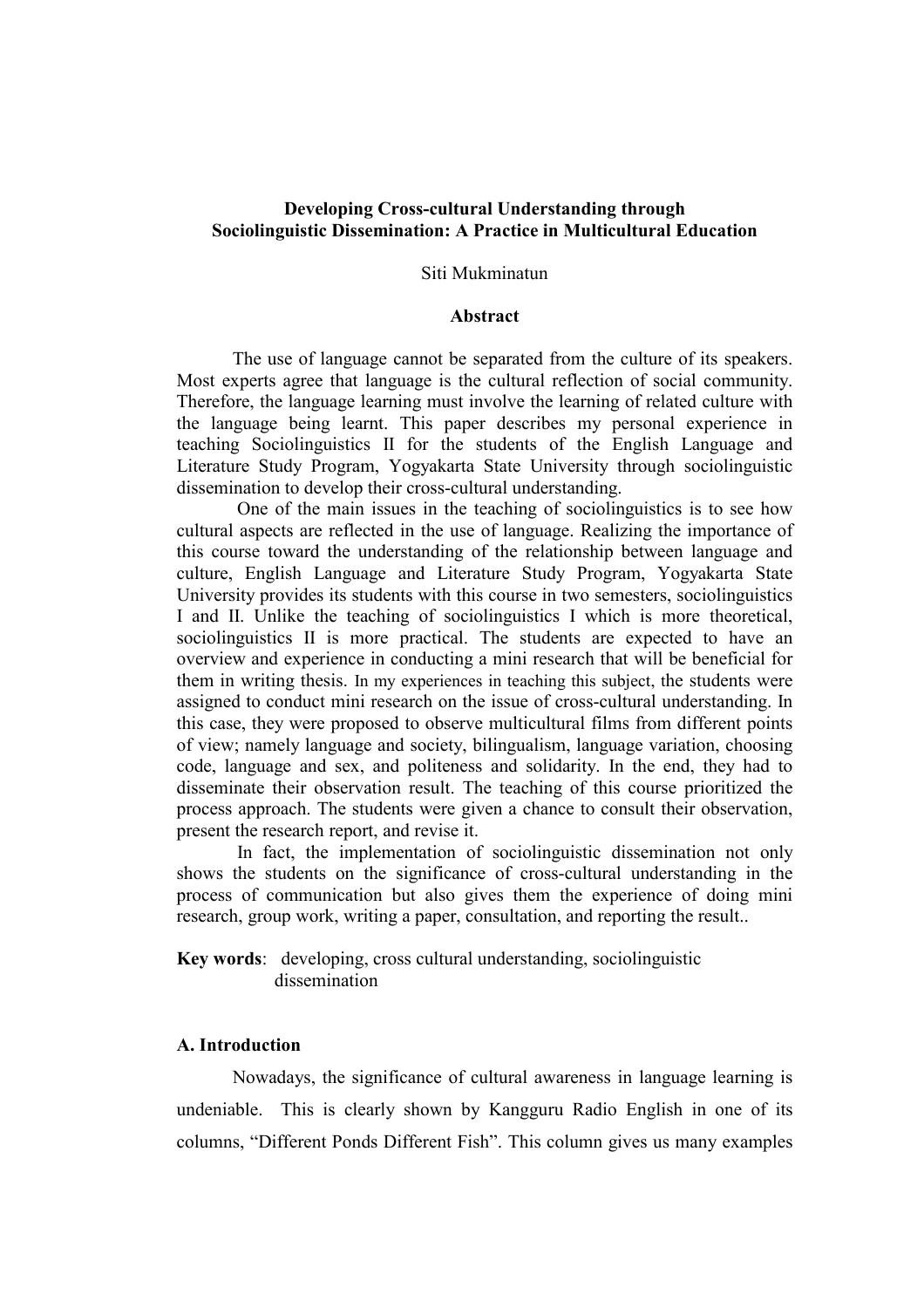on the urgency of learning other cultures instead of the language. Learning on how to write or speak grammatical sentences does not help us much in learning English. For example, Adi, IALF teacher on Exchange to Goff's Harbour, NSW, was feeling upset when his host-mother offered him to have "tea time". He was almost angry by saying What? Tea again? You know what? I drank a cuppa in the morning, then two at school, one more as I got home and now again? Please, I can't have anymore. Can I have water? In fact, his host mother explained that tea time means having dinner. Adi was really embarrassed.

In addition, Mulyana (2005: 1) says that the failure of communication often arouse misunderstanding, financial loss, and even great disaster. He shows the disaster of Challenger space shuttle in 1986.

Realizing the urgency of cultural awareness in communication, English Education Department, Faculty of Languages and Arts, Yogyakarta State University, which has two study programs, they are 1) English Education and 2) English Language and Literature Study Program finds it necessary to equip its students with cross-cultural understanding. In English Education Study Program, students are provided with CCU (Cross-Cultural Understanding) course. Thus, when they become a teacher they can lead their students to be aware of not only grammatical aspects but also cultural aspects in their communication. Thus, their students can speak English appropriately. However, English Language and Literature Study Program does not provide the same subject for its students. The teaching of this issue is embedded in other subjects, e.g. sociolinguistics, pragmatics, American culture, British culture, or Australian Culture.

Sociolinguistics is taught in two semesters, that is sociolinguistics I and II. The former provides a basic understanding of the relationship between language and society while the latter is more practical. The students are expected to have an overview and experience in conducting a mini research that will be beneficial for them in writing thesis.

In this paper, I will share my personal experience in teaching sociolinguistics II. In this course I tried to apply the technique of sociolinguistic dissemination to develop the students' cross-cultural understanding. To begin my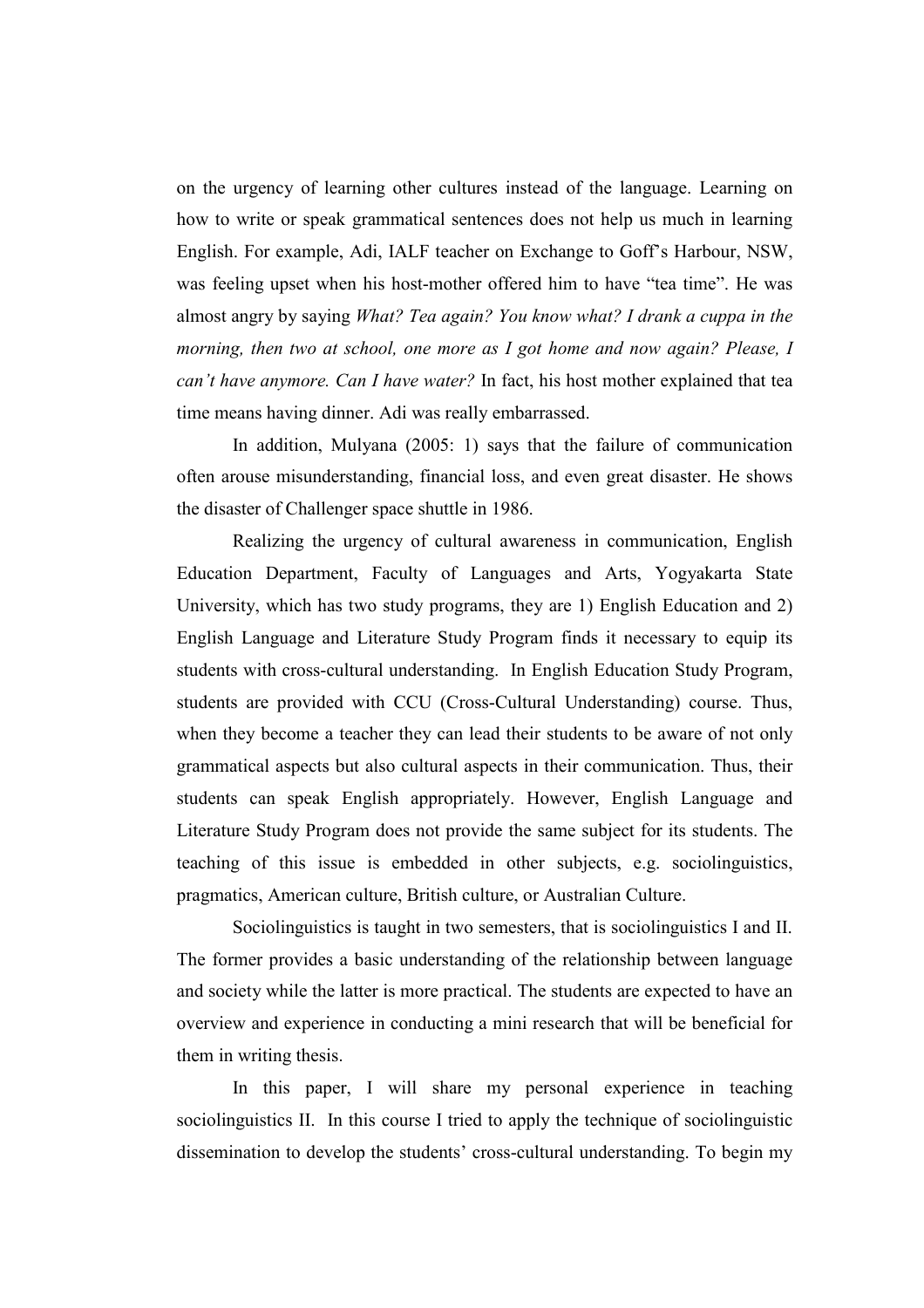description with, I will discuss some theoretical approaches used as the tools to reveal this phenomenon. Therefore, this description will be organized under ….headings: 1) Related Literature: Sociolinguistics, Cross-cultural understanding, Intercultural Communication, and Dissemination, 2) Sociolinguistic dissemination, 3) Cultural awareness, 4) students' perception on sociolinguistic dissemination, and 5) Conclusion.

### A. Related Literature

#### 1. Sociolinguistics

 A concern for the human communication implies attention to the way language is played out in societies in its full range of functions. Mesthrie  $(2001)$ : 6) says that language is not just denotational, a term which refers to the process of conveying meaning, referring to ideas, events or entities that exist outside language. Using language in this function will make the speakers give off signals concerning his or her social and personal background. Language is said to be indexical of one's social class, status, region of origin, gender, age group, and so on. Gal (1989) in Mesthrie (2001: 6) argues that language is not only reflects societal patterns and divisions but also sustains and reproduces them. Chaika (1982) states "language and society are so intertwined that it is impossible to understand one without the other. There is no human society that does not depend upon, is not shaped by, and does not itself shape language.

The ways people use language in social interaction is studied in sociolinguistics. This subject covers various topics related to the study of language and society. Holmes (1995) in her book "An Introduction to Sociolinguistics" proposes three headings: 1) multilingual speech communities dealing with language choice in multilingual communities, language maintenance and shift, linguistics varieties and multilingual nations, national languages and language planning, 2) Language variation: reflecting its users dealing with regional and social dialects, sex and age, ethnicity and social networks, and social change, 3) Language variation: reflecting its uses covering style, context and register, speech function, politeness and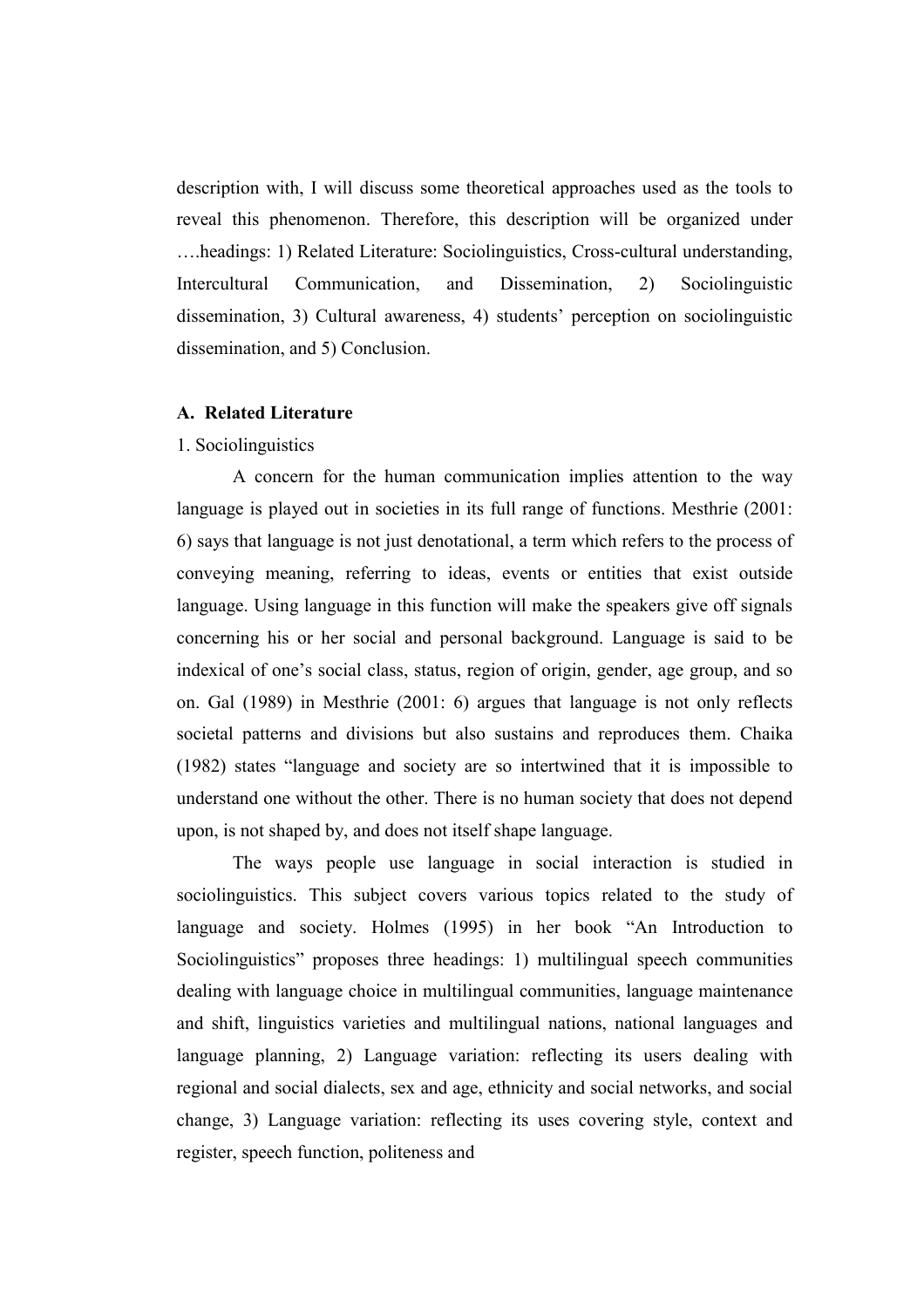2) The role of sociolinguistics in foreign language classroom

 Language learners are necessarily equipped not only with knowledge of language units but also that of other competence so that they can communicate effectively. Sociolinguistics can help them to improve their language ability because it trains them the relationship between language and the culture of the speakers of that language. The role of sociolinguistics in language teaching is shown by the failure of foreign language teaching, specifically English. Although learners have studied English for years, they still cannot use the language fluently. They lack of intercultural competence. They need to understand what native speakers mean when they use the language. In accordance with Hymes (1962), sociolinguists examine social and cultural influences on language behavior. Therefore, the ignorance of these aspects will contribute to the failure in language learning.

### 3) Language and Culture

Sociolinguistics can bridge the gap between language and culture in a way that facilitates truly effective communication, but perhaps more importantly, shows students that true understanding of a language goes beyond grammar and memorization. Just as the understanding of how one literary text is influenced by an earlier text offers additional, crucial insight into the context upon which we can more deeply analyze literature, cultural knowledge provides this same contextualization for everyday usage of language.

Language is related to culture in that language not only frames our thoughts but also reflects events that a particular culture experiences. Wardaugh (1988) shows that the phenomena of kinship systems, taxonomies, color terminology, prototype theory, and taboo and euphemism reflect the influence of culture of the language that we speak. Therefore, each language will show its own characteristics.

### Cross-cultural Understanding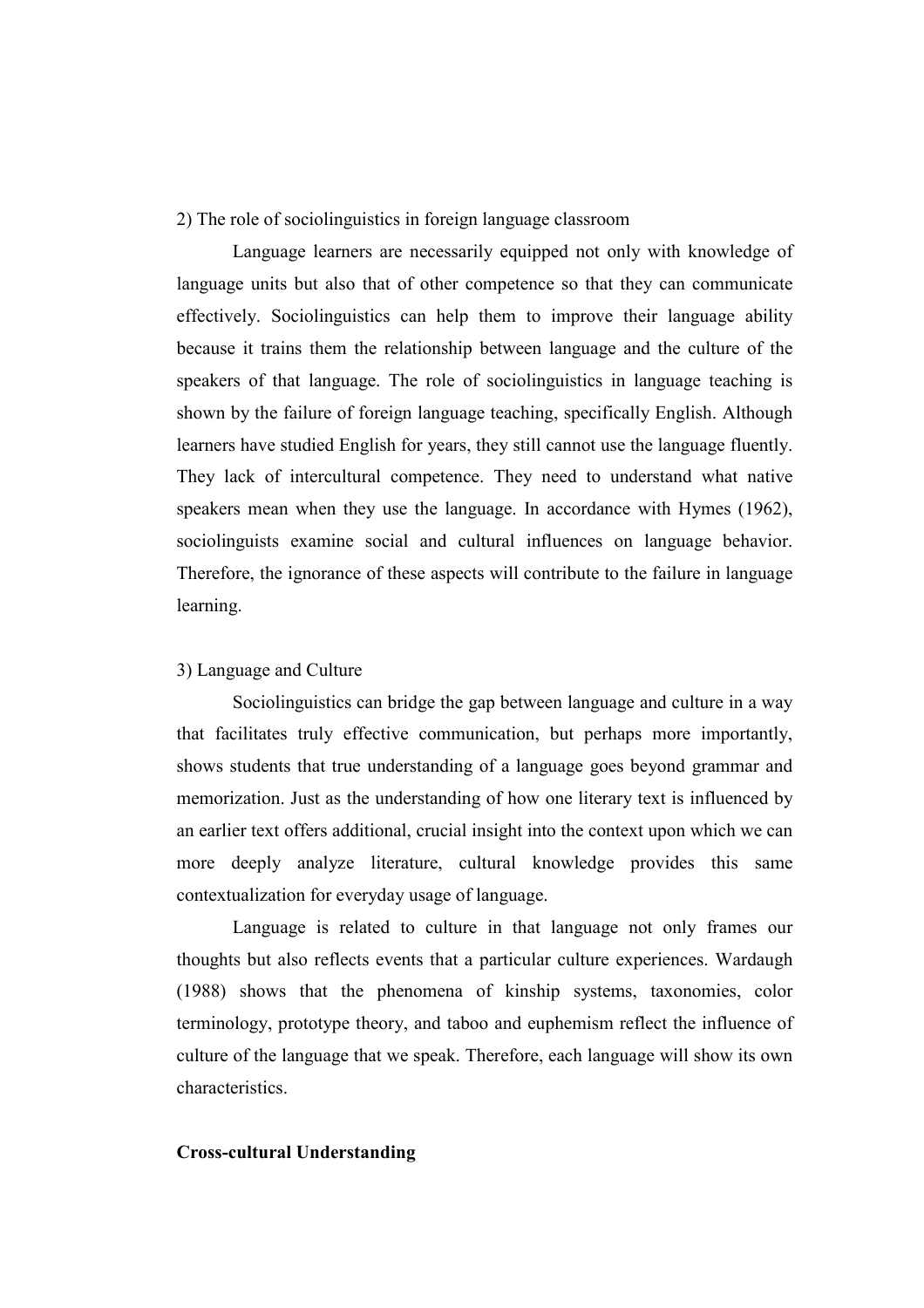Nowadays, the significance of understanding cultural diversity increases. Cross-cultural understanding develops in situations which require negotiation of meaning and identity in the context of another culture. According to Jant (2004: 39), cross cultural generally refers to comparing phenomena across culture. Thus, a cross-cultural study of women's roles in society would compare what women actually do in diverse culture. The difficulties in communication with people from other culture are not only the problems in understanding their languages that we do not master but also those in understanding their cultural value. Our success in communication depends on how far we understand others' feedback (Mulyana, 2005). Therefore, the understanding toward other cultures will help someone communicate with people from those cultures. Conversely, the lack of this aspect will make us fail in any communication and even will arouse an intercultural conflict, something that is really a big problem in multicultural nations.

## Intercultural communication

Intercultural communication refers to face-to-face interactions among people of diverse cultures. It can be imagined how difficult communication can be if the source and receiver are in different contexts and share few symbols ((Jant, (2001), Scolon (1995)). Although the challenges of an increasingly diverse world are great, the benefits are even greater. Communicating and establishing relationships with people from different cultures can lead to a whole host of benefits, including healthier communities; increased international, national, and local commerce; reduced conflict; and personal growth through increased tolerance (Neuliep, 2009). The success of intercultural communication will be influenced by the understanding of other cultures.

 The goals of giving the task to observe the film related to intercultural communication is that the students learned the different ways people use in communicating with people from other cultures. Thus, it motivated them to find the information about each culture. This developed their cross-cultural understanding.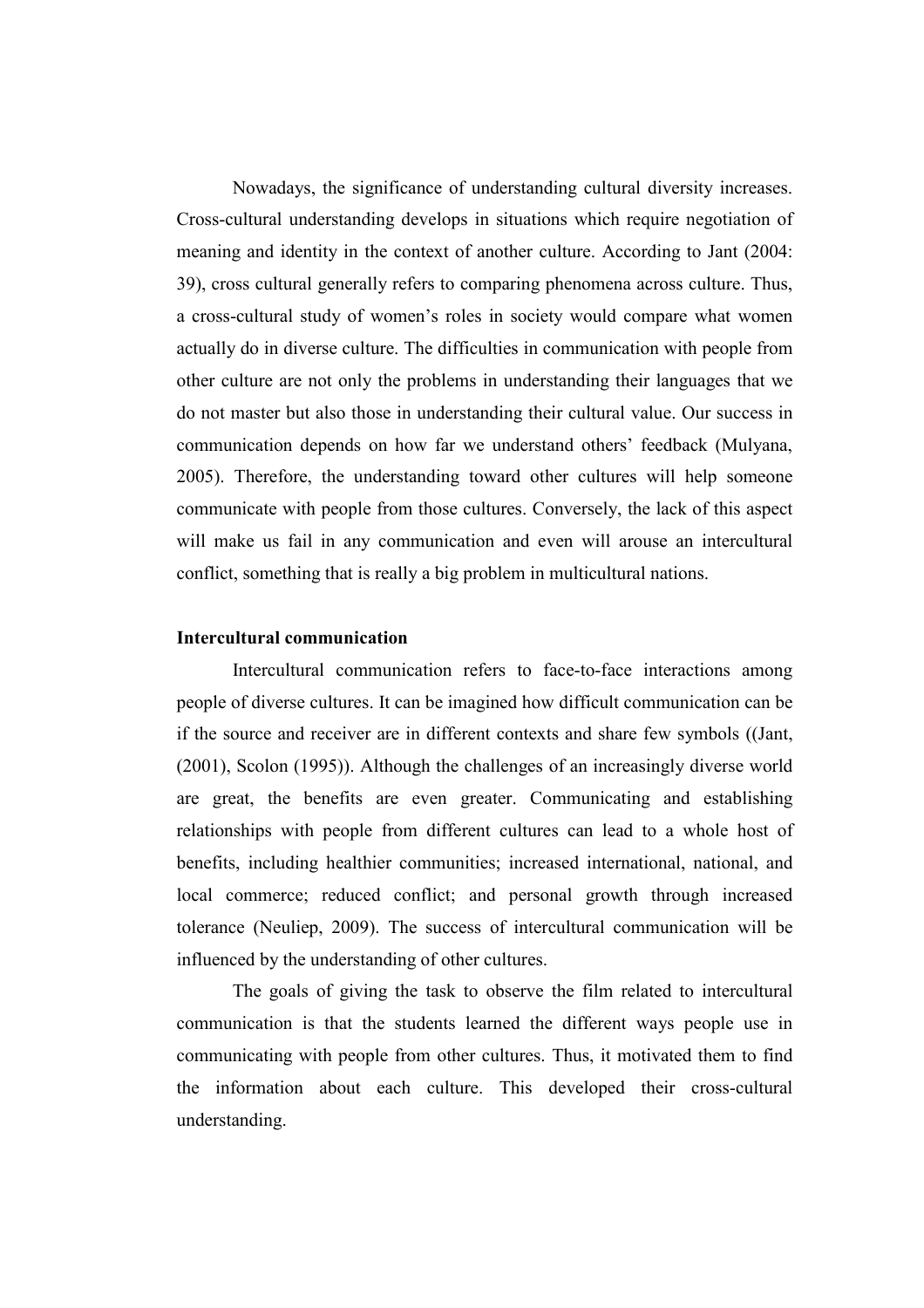## **Dissemination**

#### 1. Definition

According to Harmswroth (2001), dissemination can be best described as the "delivering and receiving of a message", "the engagement of an individual in a process, and "the transfer of a process or product". It can be thought in three ways:

a. Dissemination for Awareness

It is done to make people to be aware of our project. Creating such an awareness of our project will help us build an identity and profile within our community.

b. Dissemination for Understanding

It will be important for the groups or audiences that we target directly with our dissemination have a deeper understanding of our project.

c. Dissemination for Action

Action refers to a change of practice resulting from the adoption of products, materials or approaches offered by our project. The audiences will be those people that are in a position to "influence" and "bring about change" within their organizations.

Meanwhile, Palestin (2006) comments that dissemination is an activity directed to the target groups or individuals in order to get information, to be aware of, receive and finally use it.

Based on the type or strategy that may be used, Donert (2002) and Harmswroth (2001) say that dissemination can be done by 1) electronic mailing list, 2) training, demonstration and exhibitions, 3) conference presentation and research publications, and 4) open source activities. In this class, I chose method of presentation. This method enables them to present their observation result, show the example of the analysis, and to get feedback directly.

# The Implementation of Sociolinguistic Dissemination

In implementing Sociolinguistic dissemination, I incorporated some other activities:

1. Stories on intercultural conflict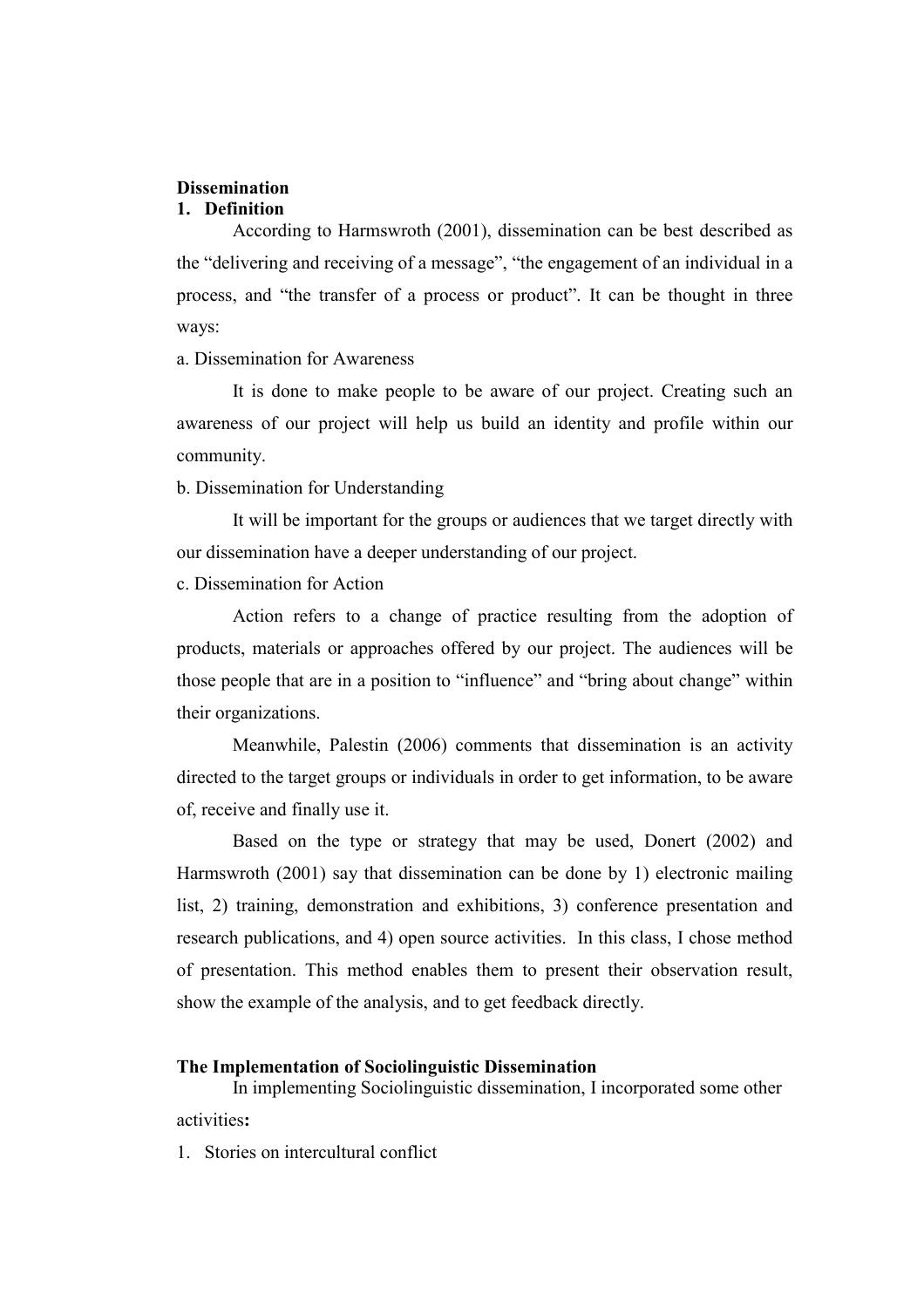In the beginning of semester, I told some stories on intercultural conflict from books related to how to communicate effectively and one column in the magazine of Kangguru Radio English "different pond different fish" focusing on the urgency of understanding other culture in communication

#### 2. Group Division

There were 18 students joining to linguistic class, thus I divided them into six groups. Each group of 3 students chose one topic and did research. The grand topic included intercultural communication and then I selected some topics in sociolinguistics related to it. The six topics covered language and society, language variety, language choice, bilingualism and multilingualism, solidarity and politeness, and language and gender.

## 3. Reading assignments

To introduce them to the concept of intercultural communication and cross-cultural understanding, before doing the observation the students were assigned to read some articles related to this topic, find some examples, and then present them.

#### 4. Explaining research format

Students were shown and explained the format of writing their research report by using an article related to intercultural communication. From this activity they learned how to write research report or scientific writing.

## 5. Mini Project

Each group of 3 students had an observation based on the topics that had been drawn. The film that they watched might be similar provided that they observed from different points of view. Finally, the class agreed to observe Spanglish (Spanish and American Culture), The Last Samurai (Japanese, British, and American Culture), Ana and the King (English and Siam Culture, now Thailand), and Borat (Kazakhtan and American Culture).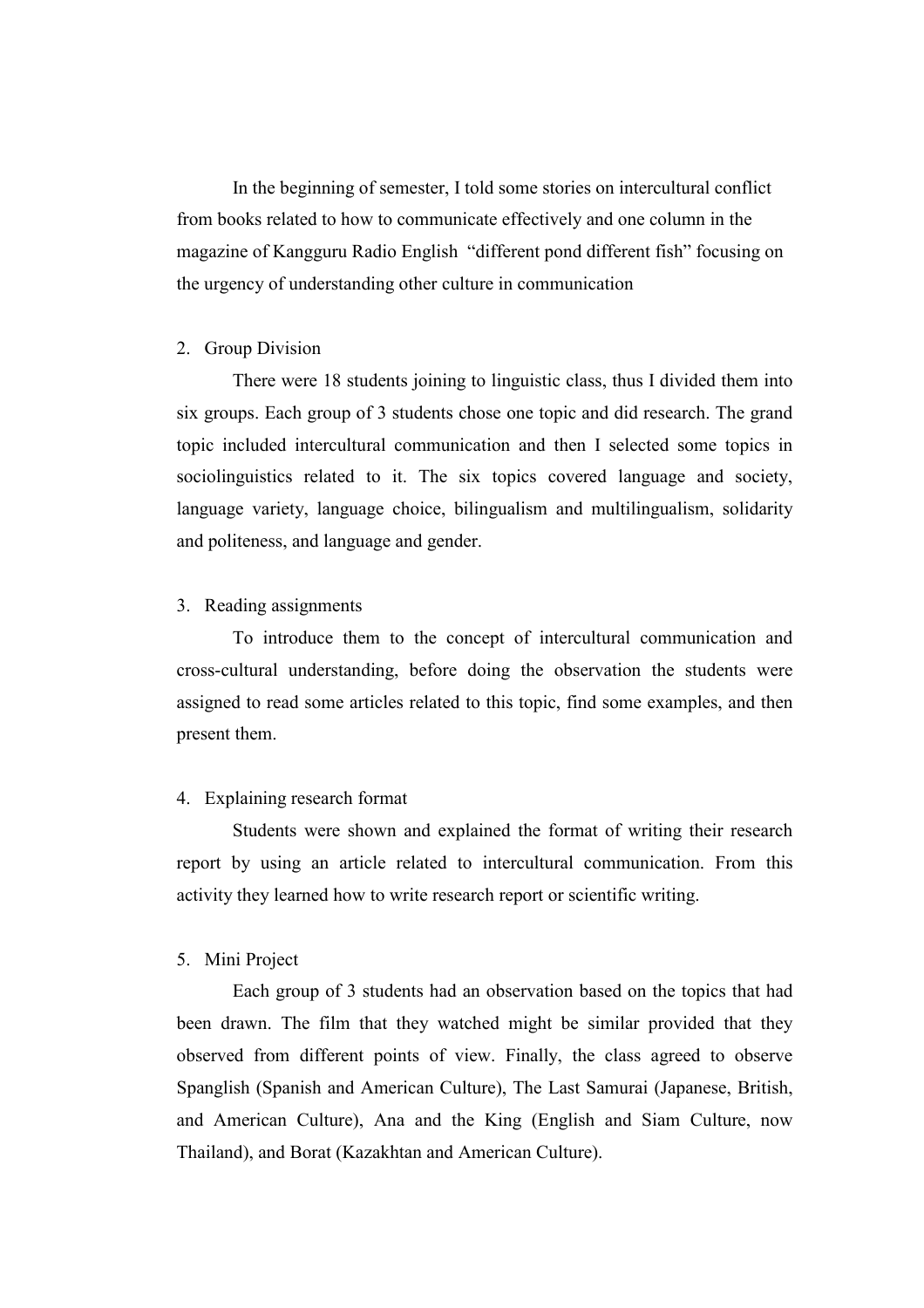Having observed the issue of intercultural communication, the students should report it in the research report and disseminated in the group presentation. Each group presentation lasted about 20 minutes including question and answer.

## 6. Consultation

While the students were preparing the observation, they were suggested to consult their readings, format, analysis, and also their revision.

# 7. Feedback

In the end of the presentation session, I gave the students feedback on the strengths and weaknesses of their work. The other students might give suggestion or criticism.

# 8. Revision

Based on the feedback, the students should revise their research report and represent it in the second presentation. Then, revision was possibly done if there were still many weaknesses.

### 9. The submission of the revised report

Due to the limited time, the students should only present their research result twice with two revisions. Then, they submitted the revised report.

## Cultural Awareness

Through this project, the students showed their cross-cultural understanding. It can be seen from the following quotations of their analysis.

### 1. From language and society

#### Situation 1:

 In the interviewing act between Deborah and Flor before she is hired to be a housekeeper in the Classy family.

Deborah : "The job is six days a week. Seven, eight,…hours, it depends. All the housekeeping, driving the kids. How much a week do you want?"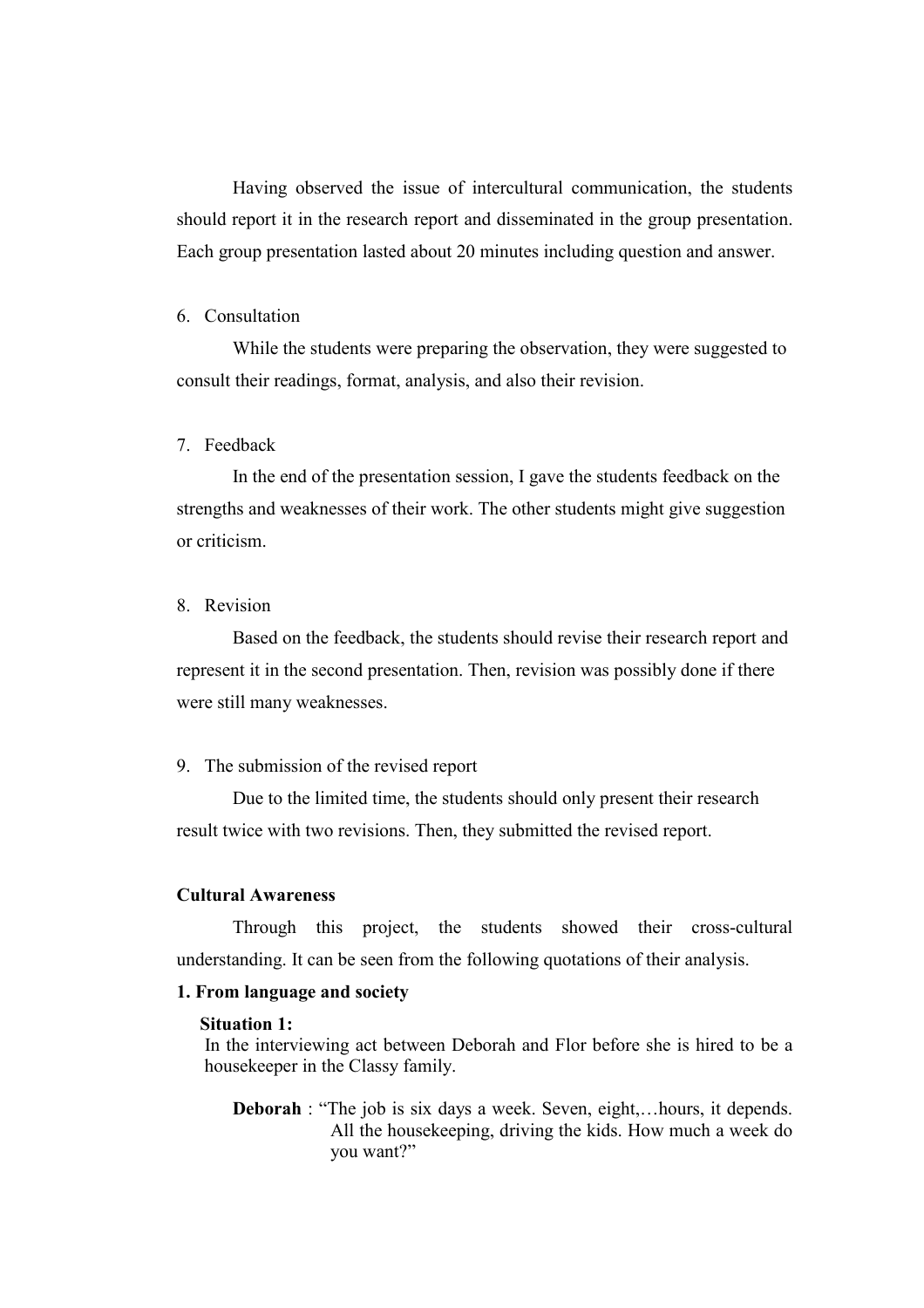Flor : "Whatever you say" Deborah : "No! No. this is a very important question..."

The utterance "Whatever you say" makes Deborah surprised because she thinks that discussing wages is something common in America. It is also common for American people to say directly what their feelings are. American culture considers that all people are equal, so it is normal for them to ask how much wages they must receive for their works. On the other hand, it is inappropriate for Mexican to mention how much money he/she has to be paid for his/ her works.

### Situation 2:

## In the scene of Flor's celebrating of her success in getting a new job;

Flor takes Cristina to a restaurant. There are two American men in the restaurant asking Flor to accompany them for drinking through a waitress. For their request, Flor says to the waitress, "Who do you think you are? Can you see I'm with my daughter, for God's sake?"

Flor's answer shows that she refuses the men's request. From this answer, we know that there is a cultural problem. Both Flor and those two men have different background knowledge- different cultural background that raises the consequences of different values. In Hispanic culture, it is not common for a man who is not the woman's husband to ask a woman for accompanying him such for drinking, hanging out, and so on, while the woman is with her kid(s). It is considered as a taboo.

### 2. Language Variations

Situation 1:

B : Borat

CD : Car Dealership Owner

- B : "A man vesterday, tell me if I buy a car I must buy one with a **pussy** magnet."
- CD : "He means a car that women like."
- B : "Yes, but where do you keep this magnet?"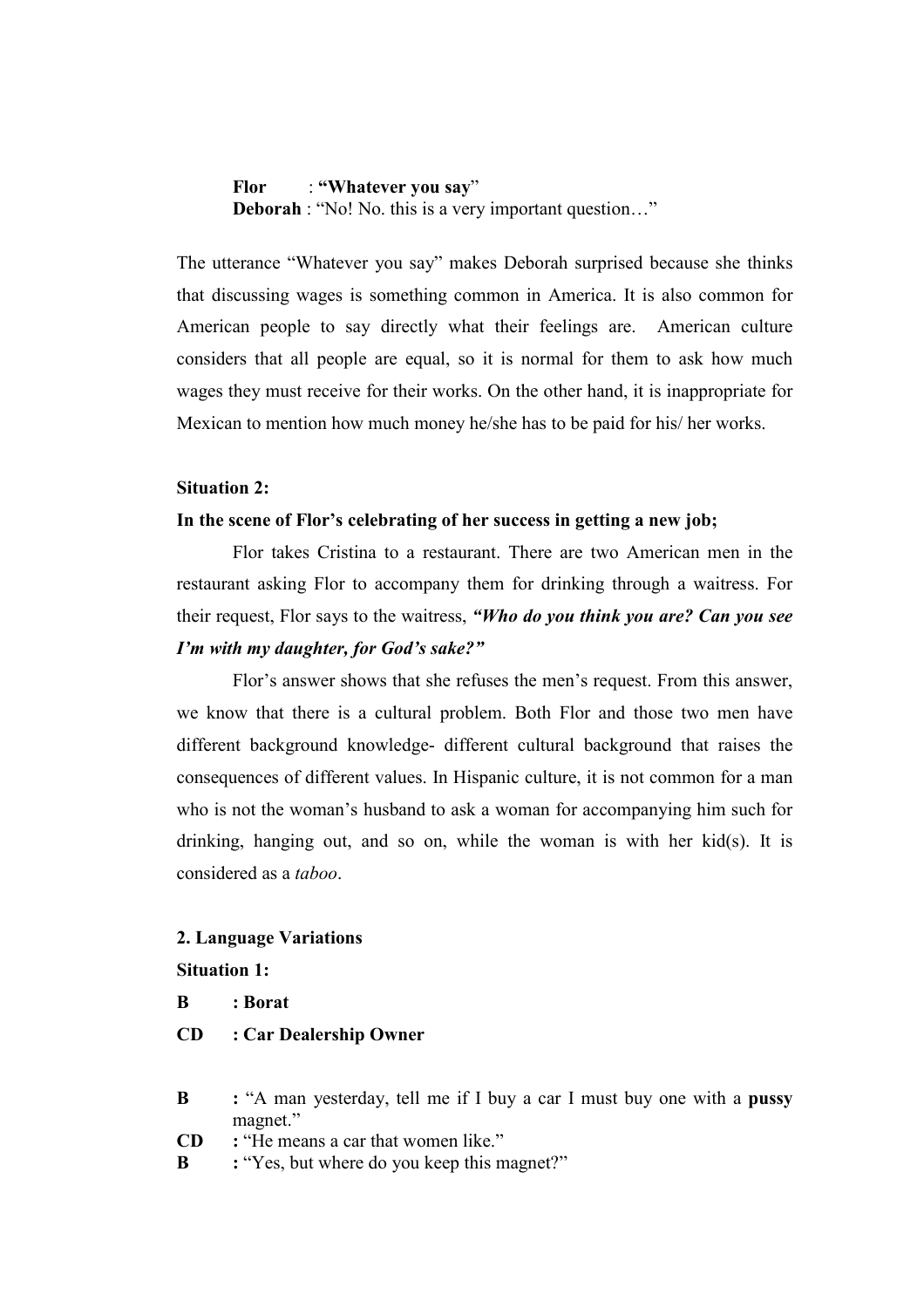- CD : [interrupts] "No. There's no magnet he just means the vehicle. Women love the Hummers."
- **P** : in the car dealer in America

In this conversation, Borat uses the *pussy* which refers to a woman. Actually, He himself who knows the meaning of that word. The American people try to understand what Borat says and he does it. In American language, the term pussy usually indicates the cutest animal, the cat.

## Situation 2:

#### A: American people

#### B: Borat

It is common for American people to put some profanity in the middle of their speech. For example "Shut your fuckin' mouth!" It also happens to Borat when he arrived in America.

B: 'What's your name?' A: 'My name is 'mind your own fuckin' business!'

P: In the crowded city in New York. B: 'Hi, my name a Borat, I a new in town'. A: 'Do not touch me!' **B:**  $'a$  say hello!' A: 'Do not touch me! Make your fear out of my face!' **B:**  $'I$  kiss you.' A: 'You kiss me; I will kick your fuckin' 'balls'!'

=================================================

This conversation shows that American people are the ones who praise their personal privacy. It is not common in America to greet someone he has just met by asking their personal life. This is very different from Kazakhstan culture and nature to greet everyone they just met, specifically when they greet the men they do cheek-kiss towards another which is considered as gay relations in America.

### 3. Language and Gender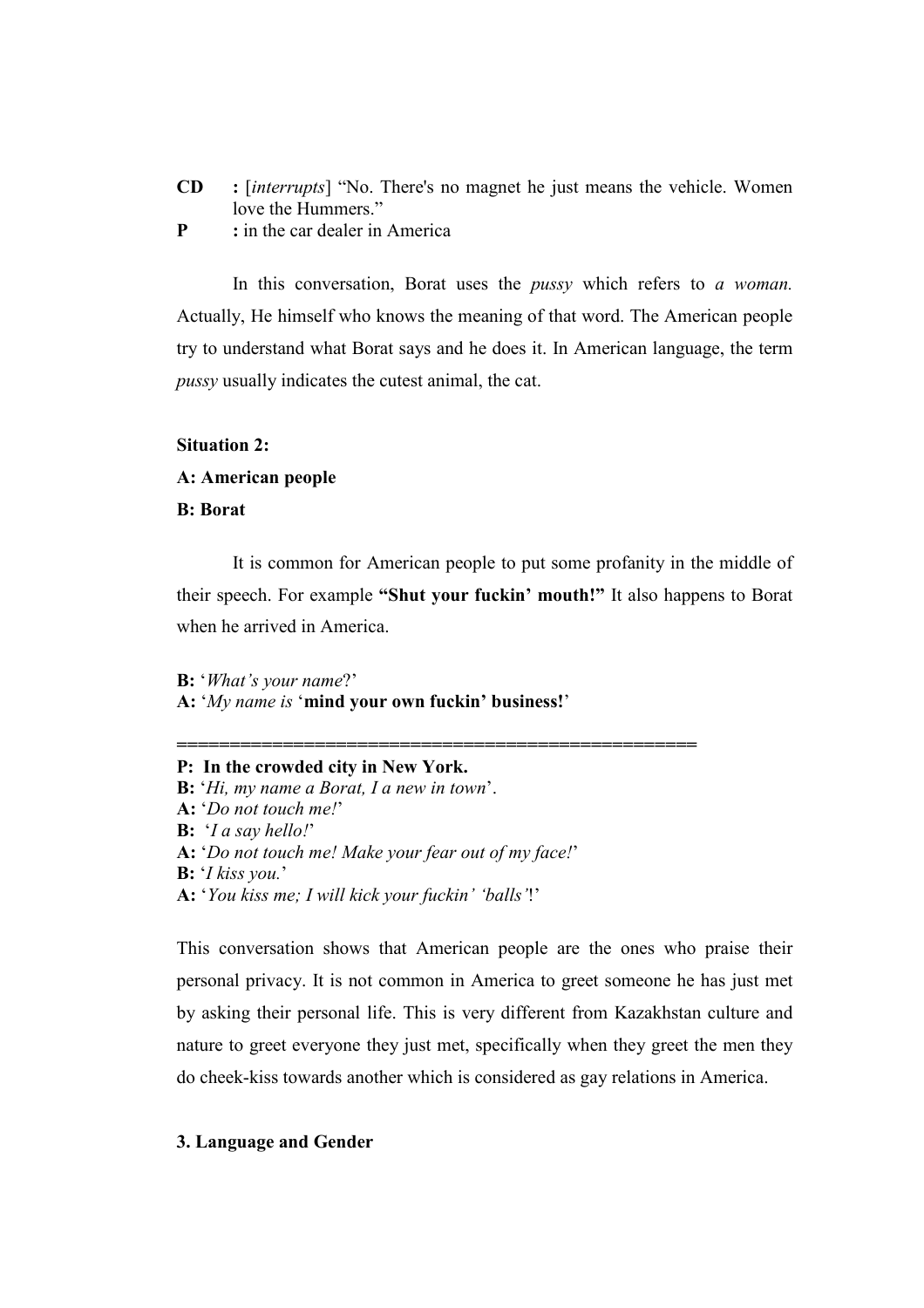### Situation 1

In the palace, Anna was welcomed by the Prime Minister of Siam. Anna wishes to have a warming and nice welcome. Unfortunately, she gets lack of respect.

| Interpreter | : Mrs. Leonowens                                                             |
|-------------|------------------------------------------------------------------------------|
|             | He's Excellency Chao Phya Kralahome, the Prime Minister of                   |
|             | Siam.                                                                        |
| Anna        | : (Nodding her head)                                                         |
| Interpreter | : (Pay attention to the Prime Minister's words)                              |
|             | Have you any friends in Bangkok, Sir?                                        |
| Anna        | : No. I know no one here.                                                    |
|             | The Prime Minister says something in Siam language.                          |
| Interpreter | : Sir is married?                                                            |
| Anna        | : A widower. Can you explain to me why you are calling me ' $\text{Sir'}$ '? |
| Interpreter | : Women do not stand in the presence of His Excellency.                      |
| Anna        | $\colon$ (Silent momentarily)                                                |

First of all, the interpreter addresses Anna by saying 'Mrs.' when he introduces her to the Prime Minister. However, when the Prime Minister engages in the conversation, the interpreter addresses Anna by saying 'Sir'. This is quite awkward because in England (where Anna comes from) the term 'Sir' belongs to male. As a female, Anna feels embarrassed. She then asks the interpreter why he chooses the vocabulary 'Sir' in a high-rising tone. The interpreter says that in Siam, women get lack of respect in front of noblemen. To equalize, women then are called 'Sir'. This addressing system shows the differences between Siam and English culture towards gender. English culture regards 'Sir' or 'Mr.' for male. On the contrary, 'Mrs.' or 'Miss. /Ms.' stands for female. Those different addressing terms show that men and women are different but somewhat 'equal'. However, in Siam, women do not get respect in front of noblemen. Even, it seems that women are not considered respectable or worthy to talk to them (the noblemen). Therefore, the women are forced to be called 'Sir' instead of any other addressing term for female to make the women worthy to talk to the noblemen.

Situation 2:

Prince Chulalongkorn and Louis Leonowens fight during the class.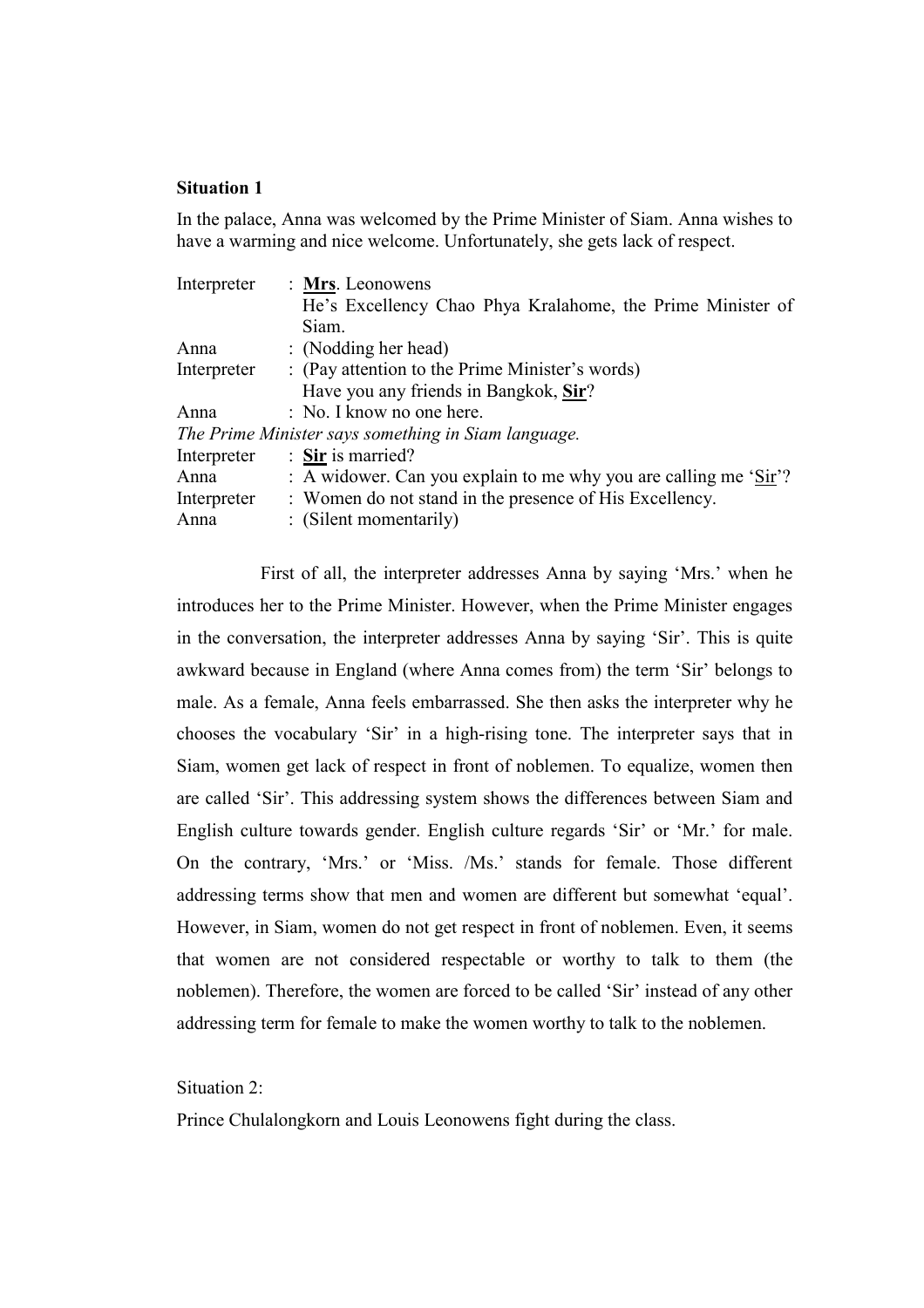|                                                                            | Prince Chulalongkorn : Son of teacher forgets that I am son of King. |  |
|----------------------------------------------------------------------------|----------------------------------------------------------------------|--|
| Louis Leonowens                                                            | : Son of teacher couldn't careless.                                  |  |
| Anna Leonowens                                                             | : Louis!                                                             |  |
| Louis Leonowens                                                            | $\therefore$ I'm sorry mother, but he started it.                    |  |
| Prince Chulalongkorn : In my country, man never tells a woman he is sorry. |                                                                      |  |
|                                                                            | If you had a father, you would know this.                            |  |

They continue fighting…

Louis apologizes to his mother. Then, the Prince who hears his apology feels shocked. He then says that a man never tells apology to a woman. This case shows the different behaviors towards gender problems in intercultural communication.

Louis, as an English man, thinks it is a must to apologize because he goes wrong to his mother. However, the Prince, the Siamnese, thinks on the contrary. The different cultural backgrounds they have create a looming problem towards genders.

### 4. Solidarity and Politeness

Japanese apply politeness based on their social hierarchy or position. The effect is Japanese will not argue to someone who has a higher position on their society. Their custom appreciates those people even if they are younger.

Emperor : ... I need your voice in the Council

Katsumoto : It is your voice we need, Highness...

The conversation shows how Japanese respect a person who has in a higher position in their society. Katsumoto doesn't give advice to the Emperor even he asks for it.

 From these examples of the analysis of their observation, it is known that the students tried to find the information related to each culture, why a certain culture has different behavior compared to the others. They also learned that the lack of understanding other culture will lead to the intercultural conflict.

#### The student perception about sociolinguistic dissemination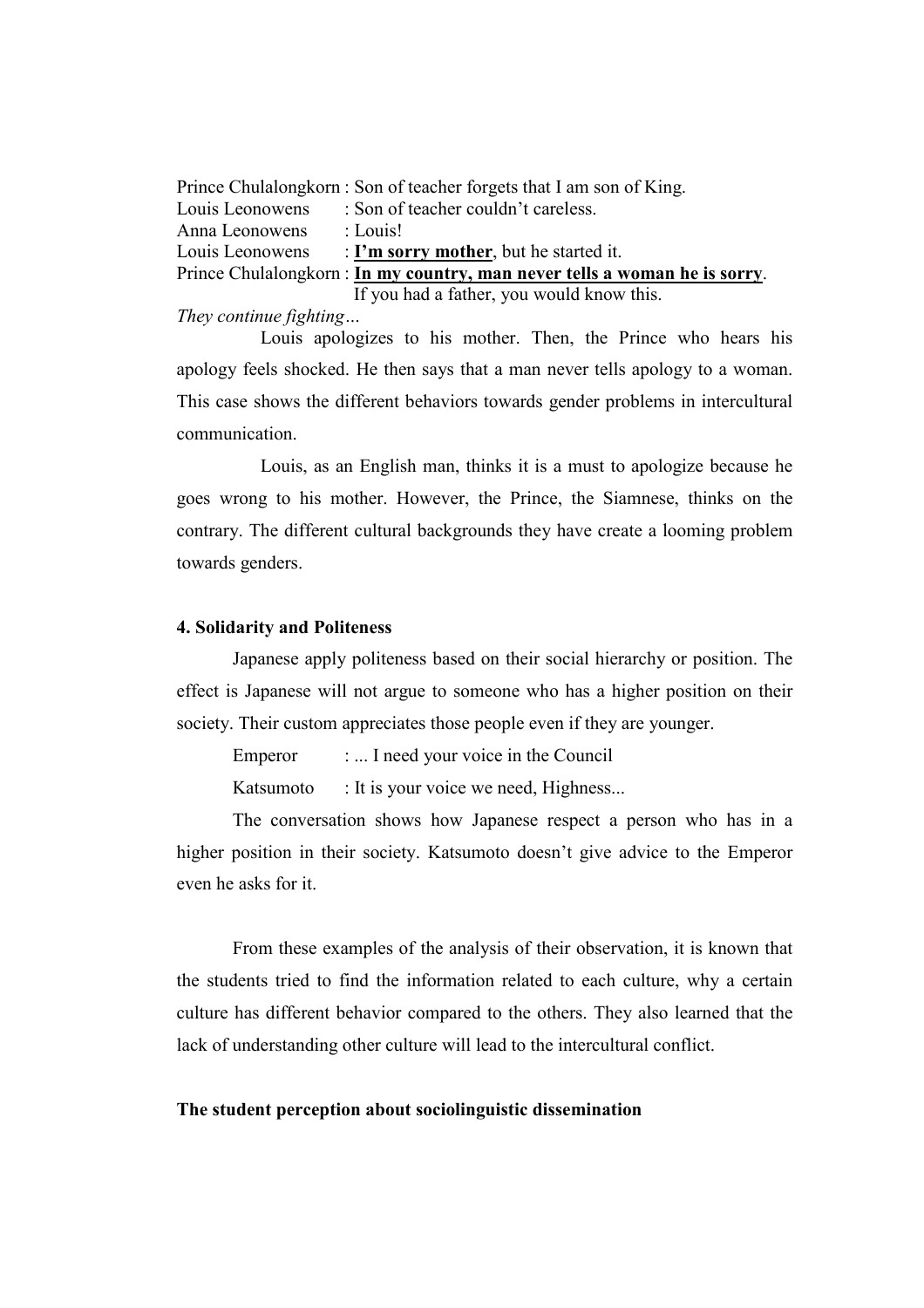Having finished their second revised report, they students were invited to give comment toward the effectiveness of sociolinguistic dissemination in developing their cross-cultural understanding. The following quotations are authentic and unedited statements cited from the interview:

- Statement 1 : Dulu ada laporannya tetapi tidak lapangan. Jadi kami membaca buku kemuadian ditambah dengan sumber-sumber lainnya. Tidak kita teliti tapi menyampaiakan apa yang kita abaca. Jadi tidak ada pengamatan.
- Statement 2: …….berbeda sekali karena kita dituntut harus meneliti dan harus mencari banyak source dan harus merevisi, kalau dulu hanya mementingkan content. kalau sekarang gaya penulisan, tapi kita tahu dari revisi.
- Statement 3: Iya, kita jadi tahu budaya dari budaya2 lain. Misalnya budaya kazakhtan, Jepang, America. Sehingga ketika kita ke negara lain tidak terjadi cultural shock.
- Statement 4 : …..waktu kita amat sangat sedikit. Kita harus bekerja bagian yang berbeda-beda dan masalah2 teknis dan itu perlu waktu padahal waktu kita sedikit dan mau oper-opernya bermasalah. Mungkin itu yang membuat kita lack of preparation.
- Statement 5 : ..... kalau itu kasus saja. Itu karena saya terbiasa bekerja sendiri dan jarang mendapat kerja kelompok seperti ini. Ada sih kelebihannya bekerja dalam kelompok, kita jadi dapat teori-teori yang berbeda. Bisa sharing lah.
- Statement 6 : …..lebih ke cross cultural understanding. Kebetulan per siswa dibagi menurut Negara dan membuat laporan 2/3 lembar tapi mungkin lebih kearah understandingnya.
- Statement 7 : pemahaman ke cross-cultural understanding sedikit banyak bertambah. Kan kita bekerja dalam kelompok. Kan ketika harus presentasi kita kan harus mengerti dulu sebelum menjelaskan. Jadi kita mengerti dulu.
- Statement 8 : ….dan sulitnya mencari film. Ini film yang ke-9.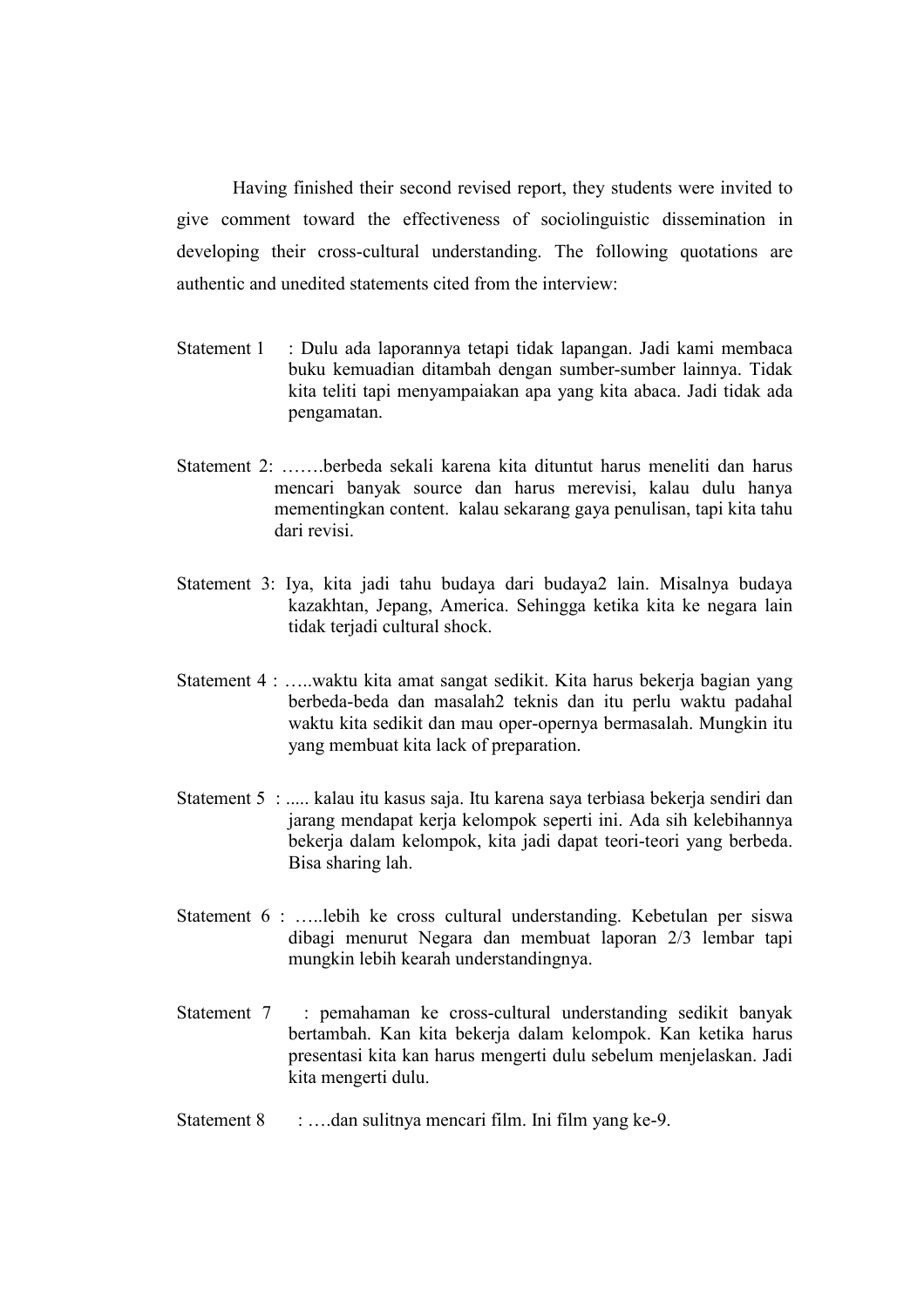- Statement 9 : kalau konsultasi tersedia. Cuma itu tergantung partisipannya. Jujur kelompok kami tidak pernah konsultasi. Karena waktunya tidak bisa. Mau konsultasi sendiri, bagaimana menyampaikannya lagi. Jadi kelompok kami tidak. Kami lihat kelompok yang gencar konsultasi dan hasilnya bagus.
- Statement 10 : .... mendingan kelompok. Banyak untungnya. Pertama tenaga. Kalau kelompok terorganisir dan ada tugas-tugas sendiri.

These comments show that sociolinguistic dissemination is beneficial not only for developing the students' cross-cultural understanding but also for giving them experience in group work, reading assignment, doing a mini research, and writing a research report.

## Conclusion and Suggestion

The implementation of sociolinguistic dissemination in Sociolinguistics II not only shows the students on the significance of cross cultural understanding in the process of communication but also gives them the experience of doing mini research, group work, writing a paper, consultation, and reporting the result.. Therefore, it is necessary to equip them with cross-cultural understanding to face

#### **References**

Chaika, Elaine. Language: the Social Mirror. Rowley Massachussetes

- Harmsworth, Sally and Sarah Turpin. Creating an Effective Dissemination Strategy; An Expanded Interactive Workbook for Educational Development Projects. TQEF National Co-ordination Team. July 2000
- Holmes, Janet. 1992. An Introduction to Sociolinguistics. London: Longman.
- Jant, Fred E. 2004. An Introduction to Intercultural Communication. London: Sage Publication.

Mulyana, Deddy. 2005. Komunikasi Efektif. Bandung: Rosdakarya.

Neulip, James W. 2009. Intercultural Communication: A Contextual Approach. Los Angeles: Sage Publication.